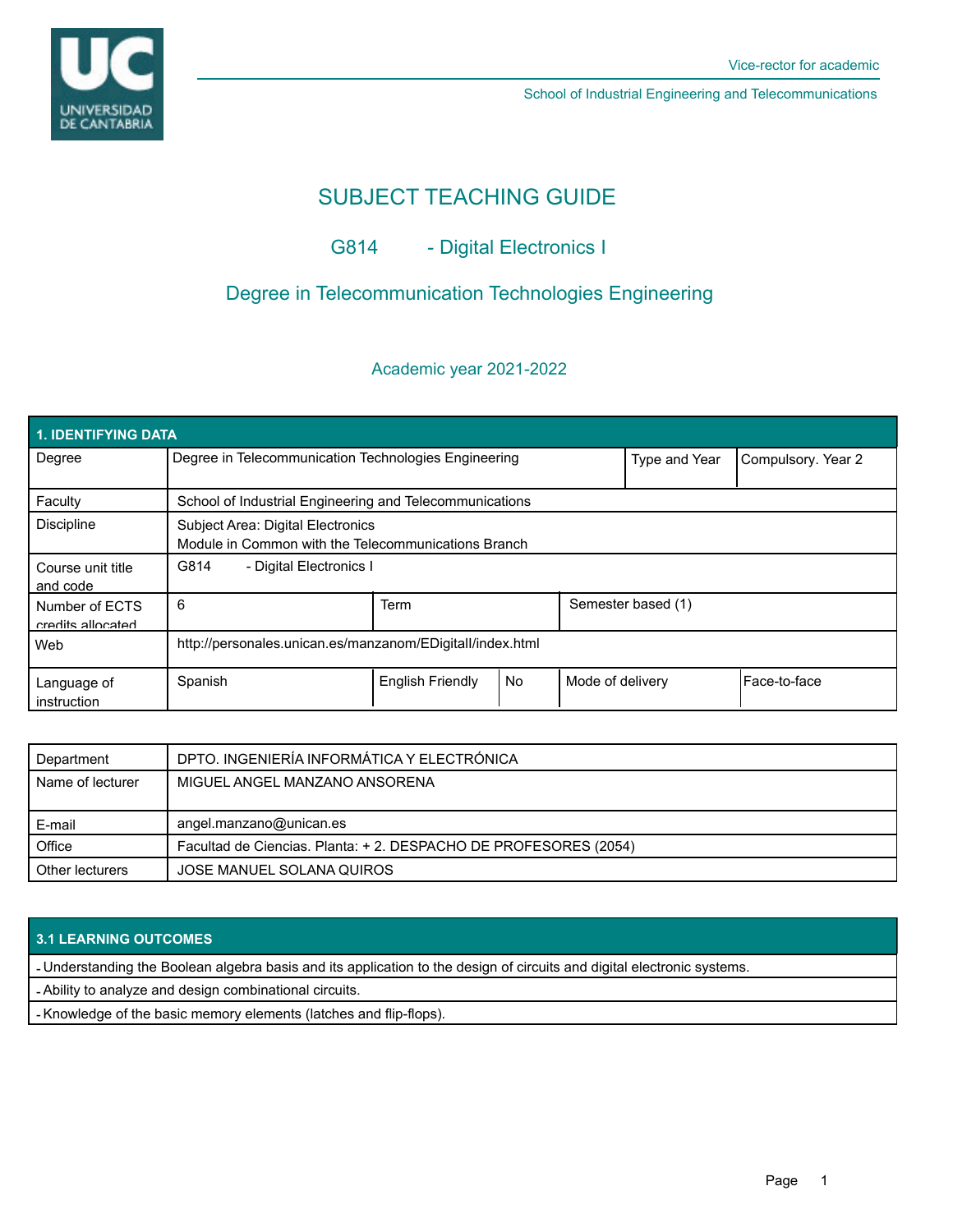

School of Industrial Engineering and Telecommunications

#### **4. OBJECTIVES**

Mastering the binary representation of data.

Knowing Boolean algebra, logic functions and the building of digital circuits from them.

To know the basic logic elements (logic gates, combinational modules and flip-flops), their representation and their

technological features. Use of datasheets.

Design of complex combinational digital circuits from their specifications using basic logic elements.

Use of CAD tools for design and simulation of digital circuits.

Use of electronic equipment for checking the operation of digital circuits.

#### **6. COURSE ORGANIZATION**

|               | <b>CONTENTS</b>                                                                                                                                                                                                                    |  |  |  |  |  |
|---------------|------------------------------------------------------------------------------------------------------------------------------------------------------------------------------------------------------------------------------------|--|--|--|--|--|
| 1             | Presentation of the subject. Introduction to digital electronics.                                                                                                                                                                  |  |  |  |  |  |
| 2             | Binary Codes.<br>Binary numbers. Binary arithmetic. Binary codes.                                                                                                                                                                  |  |  |  |  |  |
| 3             | Logic Functions.                                                                                                                                                                                                                   |  |  |  |  |  |
| 3.1           | Switching algebra. Logic operators, logic gates and logic functions. Truth table. Incompletely specified functions.<br>Representation of logic circuits (schematic and introduction to VHDL).<br>Logic analyzer. Logic simulators. |  |  |  |  |  |
| 3.2           | Logic function minimization. Karnaugh maps. Algorithmic logic synthesis.<br>CAD tools for logic synthesis.                                                                                                                         |  |  |  |  |  |
| <br> 4        | Analysis and design of combinational circuits                                                                                                                                                                                      |  |  |  |  |  |
| 4.1           | Technological parameters. Datasheets. Logic families.<br>Functional and timing analysis of digital circuits.<br>Implementation with logic gates (2-level and multilevel). Implementation with programmable devices.                |  |  |  |  |  |
| $ 4.2\rangle$ | Combinational modules.<br>Multiplexers. Decoders. Encoders. Comparators. Adders. Design with combinational logic modules.                                                                                                          |  |  |  |  |  |
| 5             | Sequential Circuits.<br>Introduction to sequential circuits. S-R latch. Flip-flops: clock structures and basic types.                                                                                                              |  |  |  |  |  |